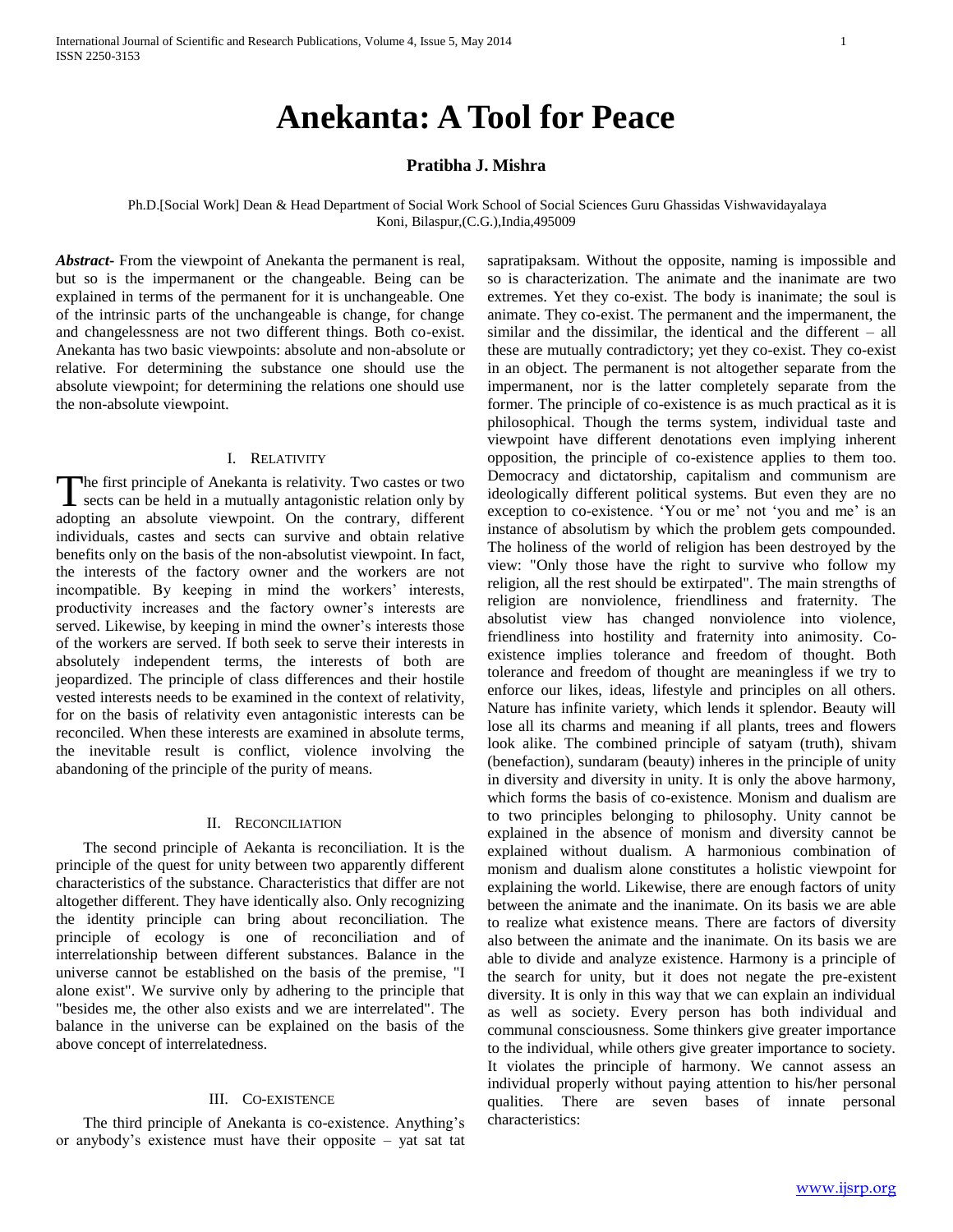- 1. Physiology
- 2. Heredity
- 3. Thinking power of mind
- 4. Soul's inclination or feeling
- 5. Sensitivity
- 6. Instinct
- 7. Knowledge or capacity to acquire

 The people who think merely of building a new society without taking into consideration the innate traits of an individual cannot accomplish their visions. If equal attention had been paid to individual innate characteristics in socialistic and communistic systems efforts at building a new society would have got a healthy basis. The basic principles essential for socialization are related to innate individual characteristics. There are five bases on which a new social order can be built: interdependence, sensitivity, fixing a limit to ones possessions; fixing a limit to one's freedom and development of the language, intellectual development, development of ideas, development of technology and art. Variedness is a part of human nature. Even tastes and ideas differ from person to person. Nor is ordinary behavior identical. There are a number of languages and sects. To keep them all united, democracy follows the principle of equality of fundamental rights. Democracy does not divide people on the basis of inequality. On the other hand, it seeks to forge unity among diverse groups on the basis of equality. Democracy cannot project glorious image without balancing the claims of diversity and unity. The philosophical basis of this balancing system is Anekanta. According to Anekanta nothing is altogether disparate or identical. A general characteristic lends identically to things and a specific characteristic makes them disparate. Absolute insistence on identicality destroys usefulness, for then individual specific characteristics cannot be put to use. Absolute insistence on disparateness makes things devoid of their basic generality. It is for this reason the Anekanta posits the following: An object is perhaps identical - from a certain point of view all objects are identical. An object is perhaps disparate - from a certain point of view all objects are disparate. Unity can be strengthened on the basis of identicality. Disparateness can be used to utilize an individual's specific qualities. Therefore, it is necessary to know the limitations of both identicality and disparateness. A mechanical insistence on identicality robs a nation of its meritorious and talented people. An absolute insistence on disparateness becomes the cause of a nation's disintegration. Therefore, there is need to develop a philosophy which balances and harmonizes identicality and disparateness. Unity involves belonging to a common geographic region. No one who lives within that region can be discriminated against in terms of their need for food, clothing, housing etc. Everyone enjoys an equal opportunity to develop. It is on this basis that everyone in a democracy has the right to become President, Prime Minister, etc. What limits this right is individual excellence or quality. High offices can be manned only by those people who have a highly developed intellectual and administrative competence. Nature has plenty to offer. A democracy can be given a healthy base only by appreciating reality of both identicality and disparateness. Jayacharya, the fourth Acharya of the Swetamber Jain Terapanth Order, applied a harmonious combination of the general and the specific on the basis of Anekanta in dealing with the Terapanth Religious Order. As a result the Order kept progressing constantly and avoided being embroiled in mutual conflicts. The above positive viewpoint remains an ideal to this day. Once Jaiprakash Narain told Acharya Tulsi, "Your Order is a perfect example of socialism. What is needed is that it should now percolate down to each individual throughout society."Anekanta and Economic Policy Now and again one hears everywhere that violence is increasing day by day. Why is it so? The factors responsible for the increase have also been investigated from time to time. Of the many causes put forward the most prominent is economic greed, which is endangered by a false or perverse conception. It consists in the belief that one's capital should be enhanced through borrowing with the illogical assumption that returning the loans involves greater efforts, more business and higher production. Taking loans has now become a source of inspiration, a basis of economic development. This one-sided or exclusive view of economic development totally disregards physical health, mental peace, emotional balance and environmental protection. This absolutistic economic development has made the human mind purely mechanical. Everyone has the inordinate desire to build an economic empire. Anekanta has four main viewpoints: substance, space, time and bhava (state of the soul). The assessment of anything should be relative to substance, space, time, and bhava. Absolute and unqualified assessment creates a number of problems. It is ironical that the economics of development relegates physical health, mental peace, emotional balance and environmental protection to a secondary position. Increase in consumables through artificial means was deemed necessary because f the increase in population. Economic development was deemed necessary also for removing poverty. Chemical sprays add poison to foods, vegetables and fruits. Despite being aware of this fact people consume these articles. The craving for increasing consumption created by the economic race is, far from reducing poverty, increasing it. Economic wealth is getting more and more confined to a handful of nations and individuals. All this is result of the absolutistic view of development. A balanced economic policy can be envisioned if man is placed at the center of economic development and if it is not used for building economic empires. An economic policy unrelated to general human needs is proving self-destructive. It cannot be salvaged by adopting an absolutistic approach. By forgetting the principle of restricting consumption as propounded by Mahavira, the world has got into a serious situation. Let us again try to view it in the light of Anekanta. The issue of freedom and dependence is also not beyond controversy. It cannot be explained on the basis of absolutism. No man given to emotional attachment can ever be fully free. There are a number of alternatives like individual freedom, social freedom, and constitutional freedom. They can be explained only relativistically. True freedom is relative to dependence. No other freedom, which is absolutistic and not relative to dependence can ever be useful for individuals or for society as a whole. Absolute freedom to corner wealth and to consume is being instrumental in creating economic disparities and environmental pollution. Poverty, environmental pollution, conflicts, arms race and wars are the result of an absolutistic approach. Without integrating temporal and spiritual considerations it is impossible to solve the problem of poverty. Similarly, the environmental problem cannot